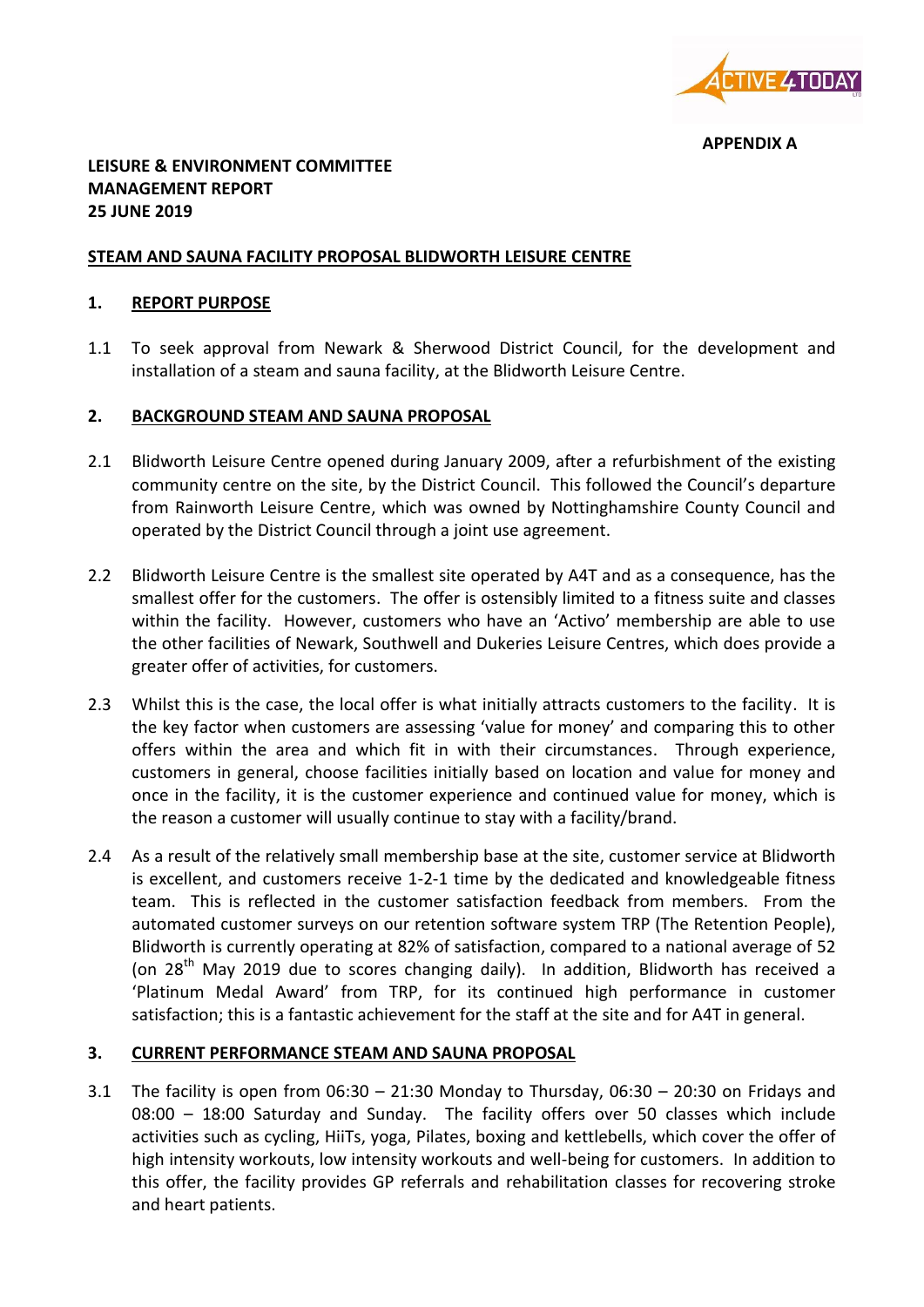- 3.2 Although as stated above, Blidworth Leisure Centre has excellent customer satisfaction rates for customer services, feedback from customers state that Blidworth would benefit from increased activities and services, which would assist with increasing the current membership base, provide greater value for money at the site and retain existing members. Feedback from members identify a 'health suite' (sauna/steam) as a possible realistic option.
- 3.3 During 2017, as part of a development on Belle Vue Lane in Blidworth, Newark and Sherwood Homes and the District Council identified Blidworth Leisure Centre as the recipient of the 106 contribution. In 2019, confirmation from the Council was provided that there is £35,973.75 deposited with the Council awaiting drawn down by Active4Today, to support additional development or activity at the facility. However, from this amount, a £5,000 contribution has been identified to support the Blidworth Parish Council, with its plans to develop additional office space on the site; currently the Parish Council relies on hiring this from various organisations in the village. To date the Parish Council plans are in their infancy, however, discussions are taking place with Newark and Sherwood District Council (NSDC) regarding leases and location.
- 3.4 In view of the above, the remaining 106 finance is £30,973.75; however, in the event the plans for the Parish Council do not come to fruition, their contribution of £5,000 would be passed on to the leisure centre. As Members will be aware, Blidworth Leisure Centre is owned by NSDC, with a lease to A4T as the operator.

### **4. PROPOSAL STEAM AND SAUNA PROPOSAL**

- 4.1 As a result of the above information, A4T are proposing to introduce a sauna and steam room to the Blidworth Leisure Centre, which would hopefully enhance the current offer to members and attract new customers to the facility. It is proposed that this facility would include a 6/8 person sauna and an 8 person steam room. The facility would be attached to the existing building and joined through the current changing rooms to extend the 'wetside' provision. In addition this would keep costs as low as possible, as drainage and water exist in this area.
- 4.2 To date the project has not been subject to detailed financial modelling; however, work has been undertaken by the Council's Asset Management team, who have provided 'ball park' estimate for a development, within a range between £70K and £75K. This includes planning, development, obtaining quotes, managing the project and the delivery of the scheme to opening. At this stage and subject to planning, it is expected that the scheme has a build time of approximately 12 weeks and it is hoped the proposed new development could be open by November 2019 (subject to the necessary approvals).
- 4.3 In the event the scheme can be delivered within the financial cost envelope set out above, it would leave a balance to be found after the 106 contribution (circa £31K), of between £39K and £44K. The Board of A4T have agreed to meet this differentiation between the 106 finance and the cost of the scheme, through the existing A4T's reserves.
- 4.4 Attached at appendices I IV are various visuals which have been provided by the Council's Asset Management business team and comprise of; the existing building, a visual of the proposed extension to house the new development, a plan of the existing building showing the relationship between the proposed new development set against the whole site and a plan showing the layout of the proposed new development, adjacent to the current changing rooms.